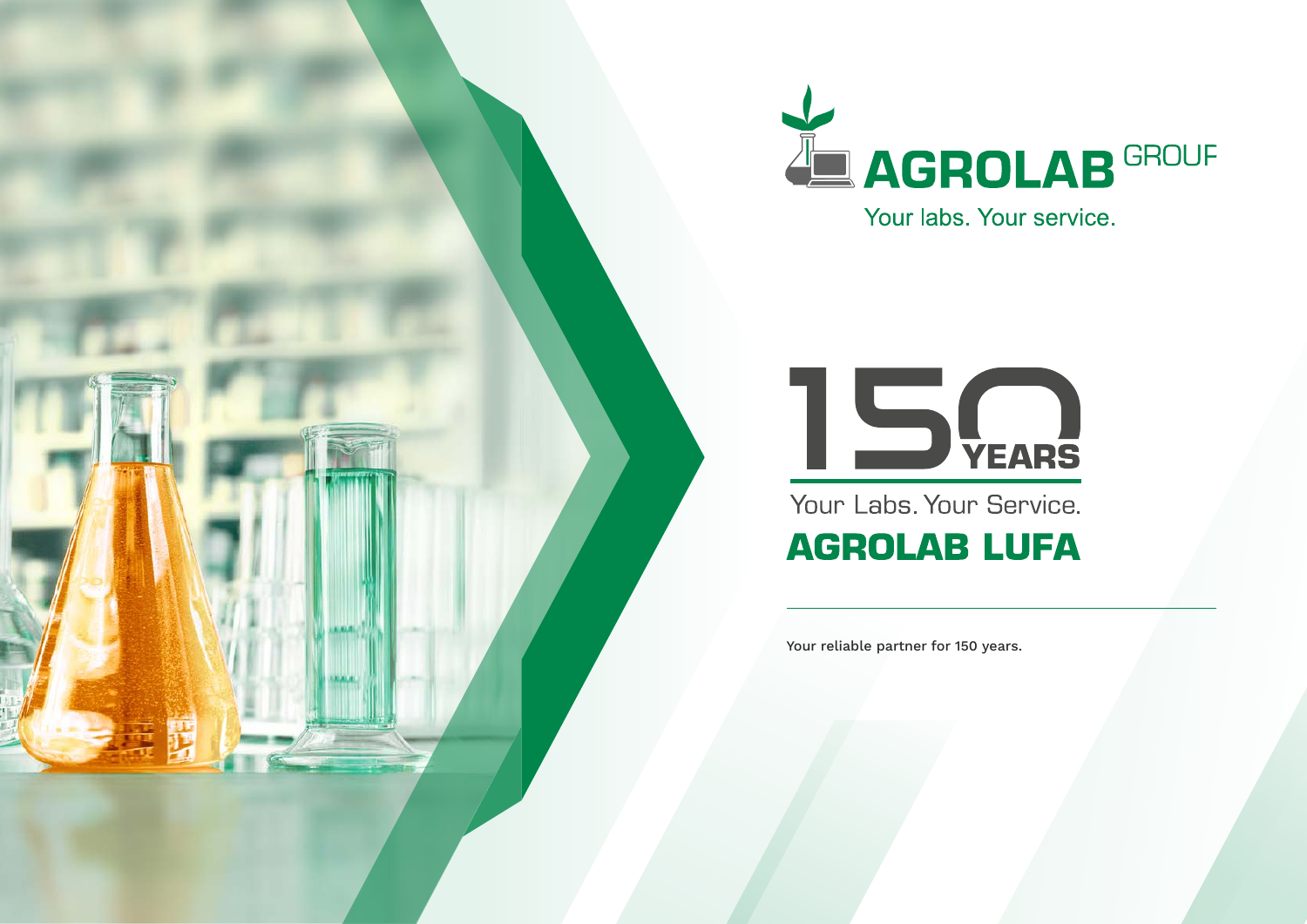### **LUFA Kiel 150 Years**

On 1 January 1871, a good 150 years ago, the "Agrikulturchemische Versuchsstation 1)zu Kiel" was founded in a back building in Holstenstraße in Kiel. The impetus for this came from Kiel's "Landwirtschaftlicher Generalverein" (general agricultural association), which had thus laid the foundation stone for an important feed and food laboratory, today's AGROLAB LUFA GmbH.

### **The Beginnings were in Fertiliser Control**

The main purpose of the experimental station during the burgeoning agricultural analytics was initially to control the quality of fertiliser and to examine farmland soils and farmyard basic fodder. Later, investigations for the dairy industry were added. Systematic feeding and vegetation experiments served to scientifically question traditional agricultural practice. The publicly financed institute was to derive recommendations for farmers from its research in order to improve crop yields and breeding success. Basic agricultural research was therefore another task of the laboratory for a long time.

The field of activity expanded steadily. The rented back building had become too small for the concentrated feedstuff and seed tests. To meet the new requirements and with increasing analysis orders in addition to research, a new location was sought in 1874. The city of Kiel gave the Institute a 76-acre plot of land on Kronshagener Weg. The new building was inaugurated in December 1877. The enlargement now also provided space for reorganisation, more research, teaching and council.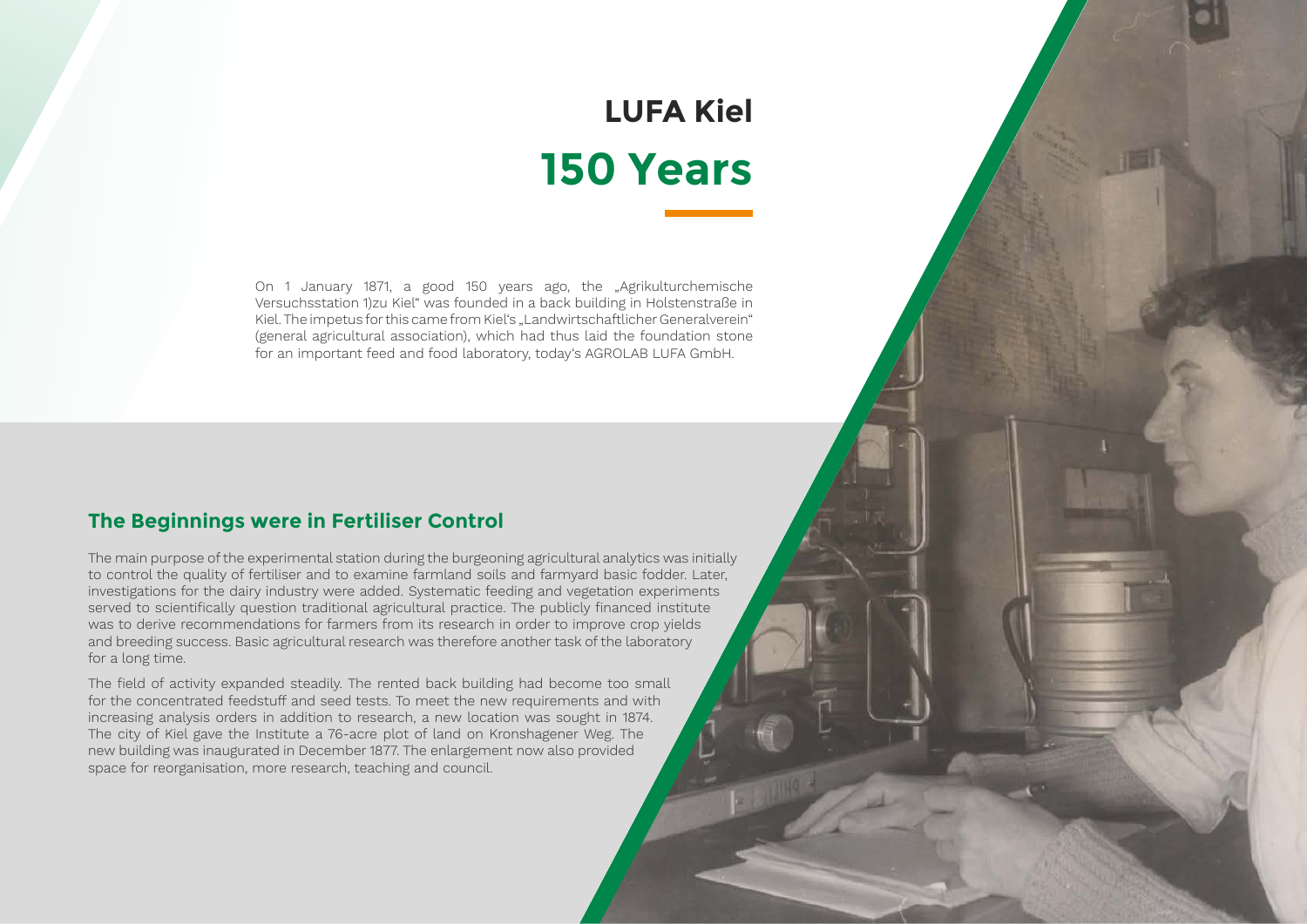### **The birth of the Food Analytics**

In addition to the agricultural chemistry department, a separate dairy department was founded. With the chemical, microbiological and sensory quality testing of milk and dairy products, food analysis was thus established at LUFA. In addition, this also created the basis for the then Federal Institute for Dairy Research and the Max Rubner Institute in Kiel that emerged from it.

In the following decades, the testing station developed into an "Agricultural Testing and Research Institute" and joined the German umbrella organisation VDLUFA. In the cooperation and exchange with the other state agricultural testing centres, analytical focal points crystallised, e.g. residue analysis, which still shape the good image of the institute in the industry today, also internationally.



#### **LUFA becomes LUFA-ITL**

The name "Landwirtschaftliche Untersuchungs- und Forschungsanstalt" (LUFA) was probably used as early as 1874. However, this is only verifiable since 1948.

Around 1960, the LUFA again reached its spatial limits. The institute then moved into a new building on Gutenbergstraße.

Another important milestone in the history of the laboratory was the merger with the Institute for Animal Health and Food Quality (ITL) in 1988, which gave food analysis in Kiel another major boost.

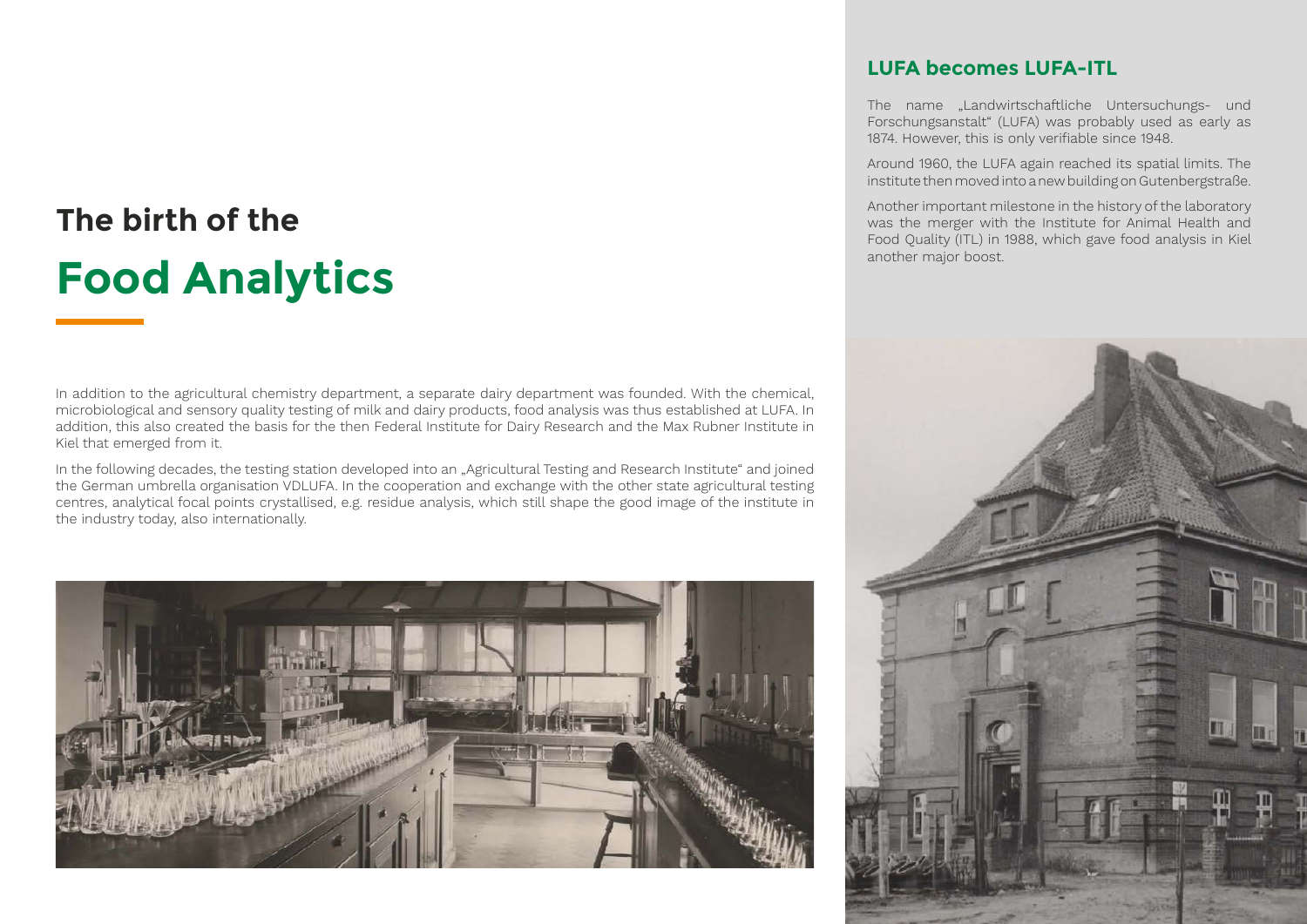## **New upward trend through sale to AGROLAB**

### **2001 Privatisation**



Over time, not only did the complexity of the tasks increase, but bureaucracy also thrived and outdated management structures hindered further development. Maintaining laboratory operations was only possible with subsidies. The deficit increased year after year and demanded a sustainable turnaround for all involved: state government, chamber, taxpayers and, last but not least, staff as well as clients from trade, industry and the farming community.

In 2001, the Schleswig-Holstein Chamber of Agriculture sold LUFA-ITL to the AGROLAB GROUP, an up-and-coming, privately organised laboratory group that had focused on modern, IT-supported service analytics in the environmental and agricultural sectors since its foundation in 1986.

The challenging experiment of transforming a semi-governmental, tradition-bound "institution" into a highly modern and, above all, profitable and service-oriented testing institute was an entrepreneurial venture and was initially followed with scepticism, not only in Kiel. Through courageous and wise decisions by the management under Dr. Paul Wimmer and the willpower of the remaining staff, who were convinced of success, LUFA succeeded in transforming itself into a competitive service company on the basis of its immense wealth of knowledge and experience. After a surge in investment and fundamental restructuring, LUFA reached the profit zone just two years after the takeover.

#### **Expansion and Relocation**

Since privatisation, the Kiel laboratory has undergone enormous development. In 2002, the municipal water laboratory was integrated and the state measuring station for radioactivity was also transferred into the hands of AGROLAB. The animal diagnostics division of the former ITL found a new home in the state laboratory in Neumünster, just 35 km away. The specialised AGROLAB sites in Sarstedt and Oberdorla took over agricultural soil testing. Nevertheless, it became too cramped again in Gutenbergstraße as early as 2005.

Renovation of the laboratory buildings, which also no longer met technical standards, was not feasible during ongoing laboratory operations and on the existing property. A new building and a move towards Hamburg were considered. But a laboratory is only as good as its staff - and most of them are rooted in and around Kiel. This was a very important reason for the management to keep the new LUFA location in Kiel. On the business campus in Dr.-Hell-Straße in Kiel-Suchsdorf, the opportunity arose to convert a huge, vacant production hall into a stateof-the-art laboratory according to latest standards. In the process, the experienced AGROLAB strategists systematically planned the workplaces step by step along the analytical process chains, which are now also fully accredited according to ISO quality standards and environmental standards. The result was a large laboratory that was unprecedented until then. The innovative concept, cost efficiency, work safety and the associated speed, flexibility and service quality have put LUFA analytics on a future-proof and sustainable footing.

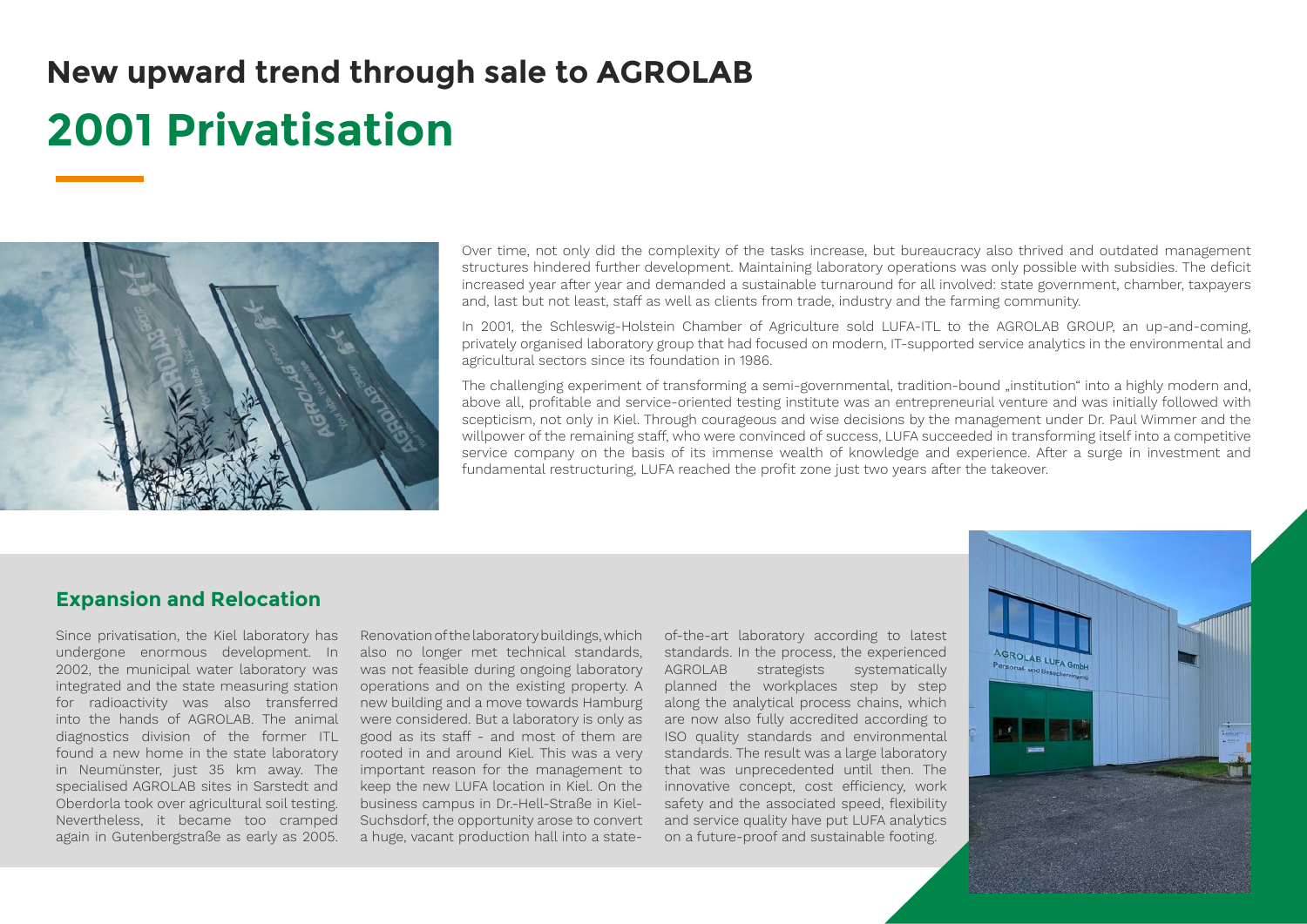#### **Story of Success Continues**

After the move in 2006, the halls initially seemed almost oversized, but just 10 years later, laboratory operations once again reached the spatial capacity limit. Due to the strong growth, LUFA-ITL also threatened to lose some of the dynamism and organisational flexibility of the previous years. It was time for change again, so as not to jeopardise the hard-earned competitive advantages in a demanding market environment. The company management decided to take another courageous step:

#### **Make 2 out of 1**

Der The former environmental analysis division was spun off into a separate company, AGROLAB Agrar- und Umwelt GmbH. From Kiel, it is to further develop the entire northern European economic area with its range of analyses in the areas of water, wastewater, sewage sludge and contaminated sites. In turn, the new company was able to move into adjacent, existing halls on the Suchsdorf campus, thus obtaining space for the expansion of LUFA's food and feed analysis in an environmentally friendly manner. In the course of this reorganisation, the name of LUFA-ITL was also changed in 2019, and the company has since been operating under the name AGROLAB LUFA GmbH - also to give due expression to its successful affiliation with the AGROLAB GROUP.

Today, AGROLAB LUFA is one of the most modern routine laboratories and is designed for a high daily sample throughput. The institute centre has asserted itself within the laboratory group as the lead laboratory for food and feed analysis. Kiel is home to central development projects that are transferred to other European AGROLAB sites. The analytical range continues to be oriented towards the market needs of the target groups. Due to decades of experience in various special fields such as dioxin analysis, vitamin, allergen and GMO analyses, the Kiel laboratory enjoys worldwide recognition, cooperates with many other laboratories and is networked in national and international working groups for method standardisation.